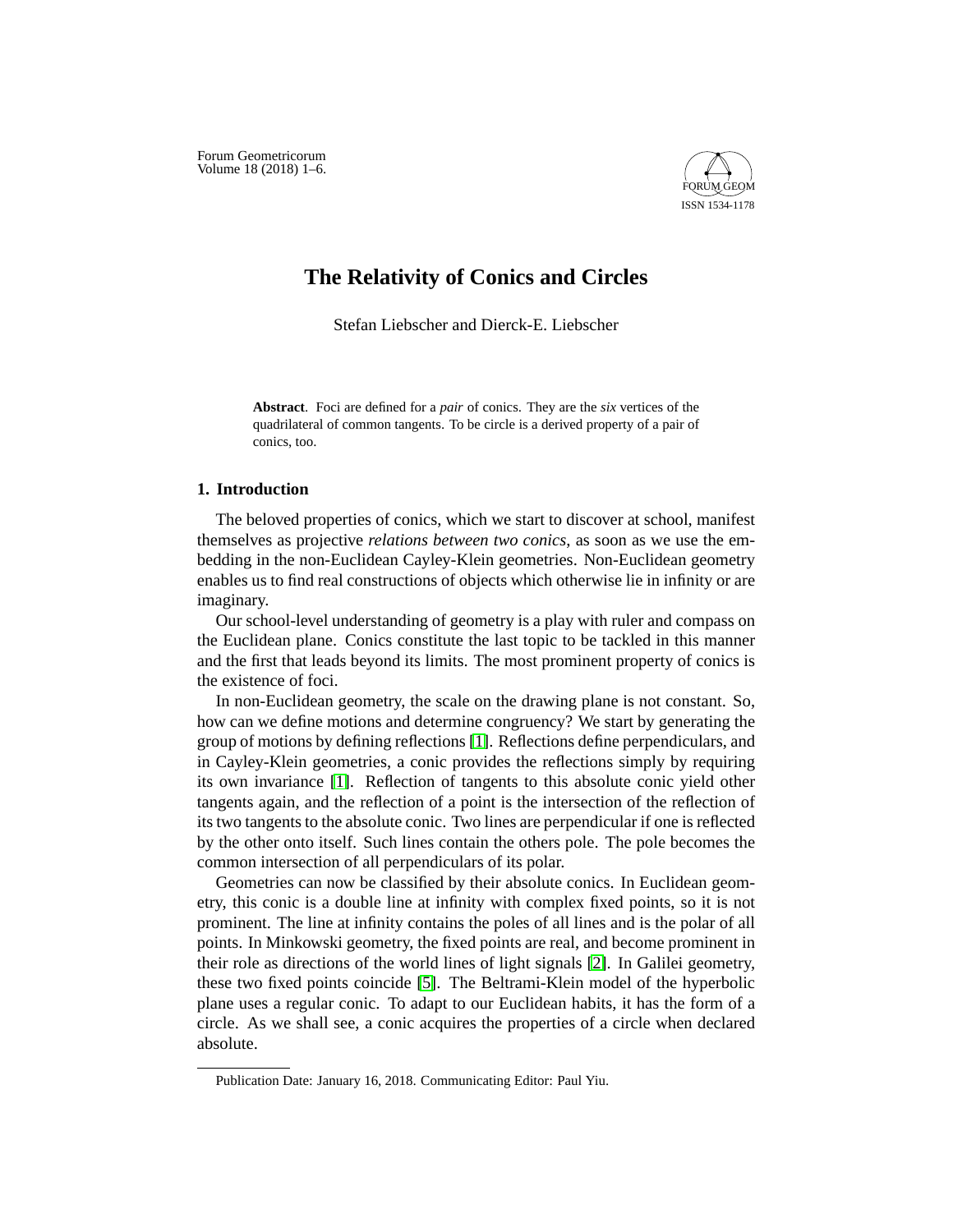2 S. Liebscher and D-E. Liebscher



Left: Given a set of conics with two common tangents. The poles of any line passing the vertex of the tangents are concurrent with this vertex. Right: Two conics define four common tangents and generate a pencil of conics. Any two conics of the pencil have the same quadrilateral of common tangents with the same six vertices and three diagonals (dashed lines). The vertices are foci by this pole-collinearity property. If any conic of the pencil is declared absolute, the foci obtain the familiar metric properties of a focus, too.

<span id="page-1-0"></span>Figure 1. Confocal conics for real common tangents

#### **2. Foci as properties of pairs of conics**

The focus of a conic is characterized by a particular property of its pencil of rays: The pole (with respect to the conic considered) of any line through the focus lies on the perpendicular to the line in the focus. In other words, the poles of a focal ray with respect to the two conics (the considered and the absolute) are collinear with the focus. This statement does not refer to the task of the absolute conic to define perpendicularity. It solely uses the pole-polar relation of two conics.

Foci thus become properties of pairs of conics instead of a single conic and the metric. Let us consider a tangent from the focus to one of the conics, so that its pole is the contact point. The pole by the other conic can be collinear with this contact point and the focus only when it lies on the tangent, too. That is, the line is tangent to both conics. A focus must be an intersection of tangents common to the conics, whether real or not. Consequently, the intersections of the common tangents are the foci (Fig. [1,](#page-1-0) left).

The foci of a pair of conics are the vertices of the quadrilateral of common tangents. A pair of conics has six foci, more precisely three pairs of opposite foci. Fig. [1,](#page-1-0) right, shows a pencil of confocal conics when all four common tangents are real lines. The diagonal lines of the tangent quadrilateral form a self-polar triangle: Its vertices and edges are pole-polar pairs (to *all* conics of the pencil). Its vertices are also the diagonal points of the quadrangle of intersections of any two conics of the pencil. Thus, the diagonal triangle is self-dual, too [\[3\]](#page-5-3).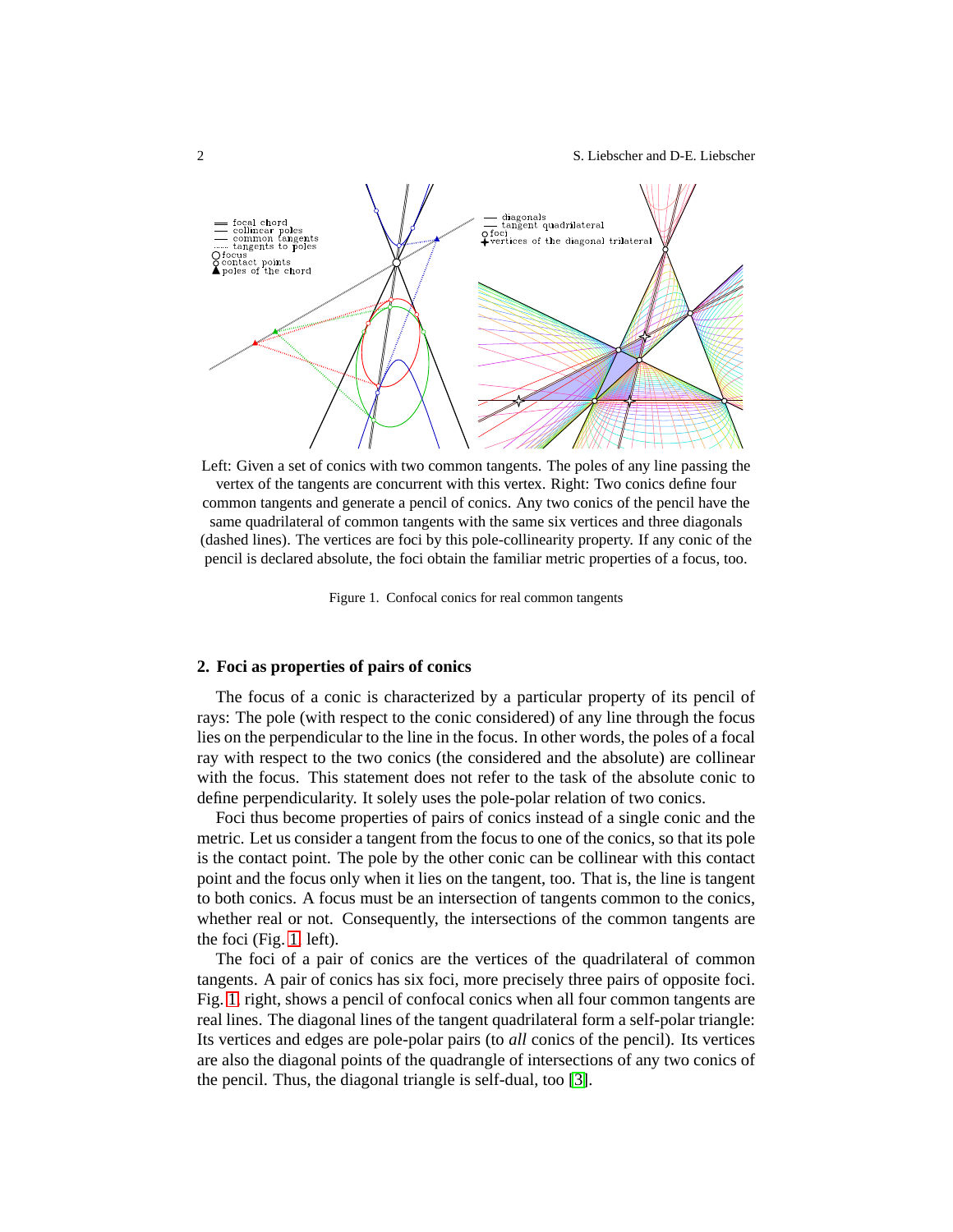The relativity of conics and circles 3

The consideration of metric properties of foci requires the promotion of one conic of the pencil as absolute, i.e. as generating the metric. For any other conic of the pencil and any focus, we obtain the three familiar properties:

(1) All poles of a line through a focus are collinear with the focus. The line connecting the focus with the poles of the reference line is perpendicular to the latter, independent of which conic of the pencil is taken as absolute.

(2) The lines through a focus are reflected in the tangents of any conic of the pencil onto lines though the opposite focus, independent of which conic of the pencil is taken as absolute.

(3) Yet more, the focus itself is reflected in the tangents of a chosen conic of the pencil onto the points of a circle around the opposite focus, independent of which conic of the pencil is taken as absolute. (This adds the gardener's rule to outline an ellipse using a rope attached to two pegs in the foci of the ellipse.)

#### **3. Being circle as a relation between conics**

Circles are usually understood by metric considerations, in particular the constant distance from some center. In non-Euclidean geometry, we refer to simpler projective properties. When symmetry is defined by an absolute conic, a circle should be symmetric with respect to all reflections on the lines through some center, i.e. the diameters. The tangents in the intersection of a diameter with the circle should be perpendicular to the diameter, i.e. the pole of a diameter with respect to the circle coincides with its pole relative to the absolute conic.

Again, we argue with the diameters tangent to the circle. The pole of such a diameter with respect to the circle is the point of contact.

When the poles with respect to the circle and to the absolute conic have to coincide, the point of contact with the circle is equally the point of contact with the absolute conic. A conic is a circle if it touches the absolute conic twice. The center of the circle is the intersection of the two tangents in the points of contact.

A set of concentric circles has a common center and a common pair of points of contact. This is the reason why any of the circles of the pencil can play the role of the absolute conic without any change in the pencil. The defining structure is a pair of tangents with a pair of contact points (Fig. [2\)](#page-3-0). It is a quadrilateral formed by the two tangents and the double line connecting the contact points. Any two conics that show such a structure are circle with respect to each other. Two conics become circles to each other if two pairs of their foci collide and thus become the (common) midpoint of the circles. The third pair becomes the pair of contact points. In short: Two conics are circles to each other if they touch twice.

#### **4. Confocal conics**

This is an example to demonstrate the scope of projective phrasing. In Euclidean formulation, it is observed for two confocal ellipses that the tangents of the inner one intersect the outer ellipse in two points. When the tangent is reflected at the intersection point by the outer ellipse, it becomes the second tangent to the inner ellipse from this point. The projective phrasing shows without toil that a hyperbola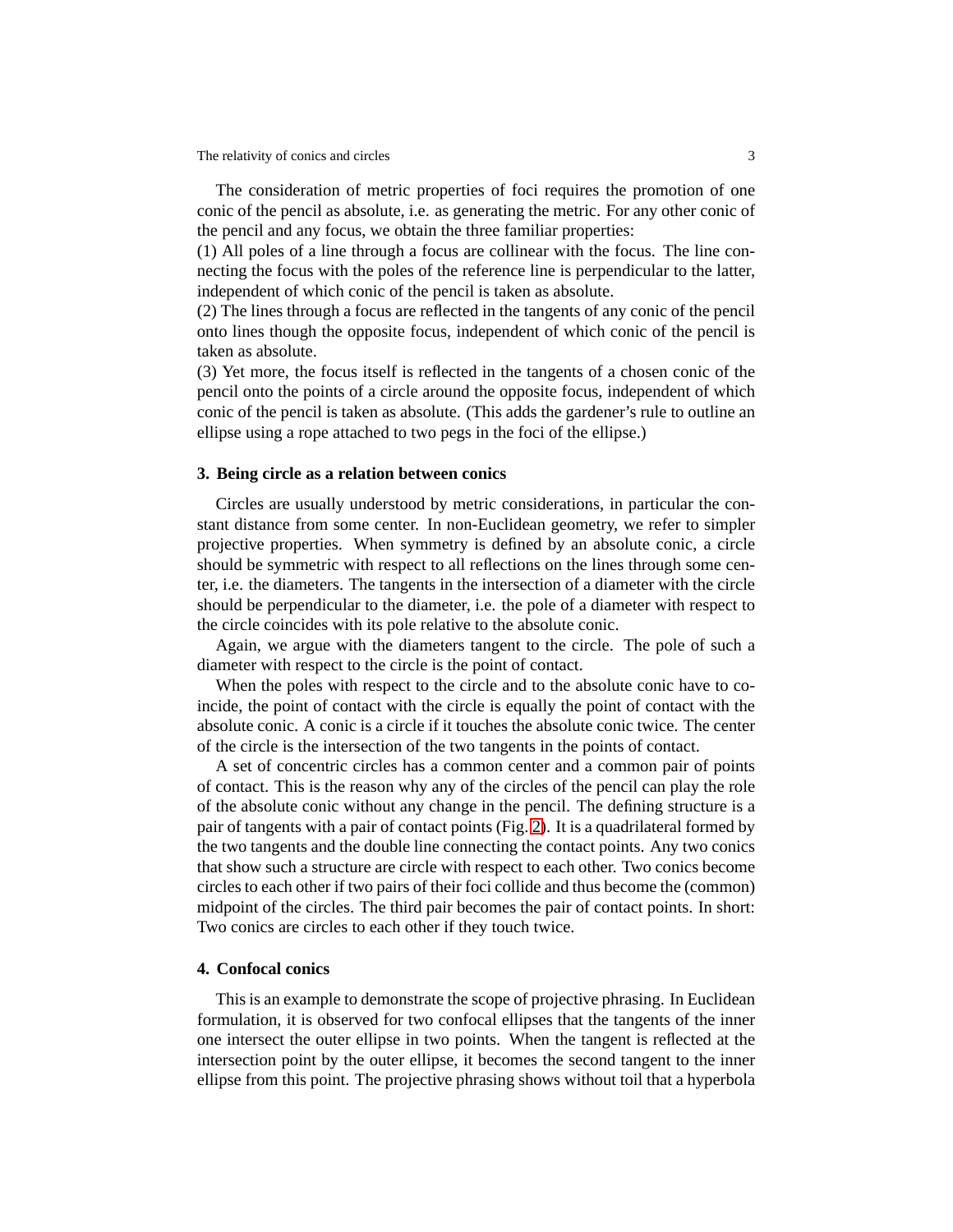4 S. Liebscher and D-E. Liebscher



Left: When two pairs of foci coincide, the other pair becomes a pair of contact points common to all conics of the pencil. Its connection is the polar of the center (formed by the collision of the two pairs) with respect to all conics of the pencil. Right: The poles of a line passing the center coincide. We found the pencil of concentric circles.

<span id="page-3-0"></span>Figure 2. Concentric circles for real common tangents and contact points

confocal to the ellipse yields the same, and that the unreflected absolute conic of the Euclidean plane can be replaced by any other conic confocal with the two just considered.

Given two conics,  $K$  and  $\mathcal{L}$ , they define their foci as vertices of the quadrilateral of common tangents. A third conic  $\mathcal C$  is confocal to this pair, if it belongs to the pencil  $\kappa \mathcal{K} + \lambda \mathcal{L}$ , i.e. if it is tangent to the common quadrilateral.

Proposition: Given the conic  $C$  which determines perpendicularity. Any tangent  $t_1$  to K is reflected at the intersection with a confocal with K and C conic L by the tangent to  $\mathcal L$  into a tangent  $t_2$  to  $\mathcal K$ . Proof: Any point  $Q \notin \mathcal K$  determines two tangents  $t_{1,2}$  to  $K$ , whether real or not. Some conic  $C$  is chosen to determine perpendicularity. If the numbers  $\alpha_{1,2} = \langle t_{1,2}, C t_{1,2} \rangle$  have the same sign, we obtain the angular bisectors of the tangents  $t_{1,2}$  at  $Q$  as

$$
w_{\pm} \propto \sqrt{\alpha_2} \; t_1 \pm \sqrt{\alpha_1} \; t_2
$$

Both bisectors are tangents to conics confocal to the pair  $\{\mathcal{K}, \mathcal{C}\}\$ , in particular

$$
\mathcal{L}_{\pm} = \langle w_{\pm}, Cw_{\pm} \rangle \mathcal{K} - \langle w_{\pm}, Kw_{\pm} \rangle \mathcal{C}.
$$

The contact points  $\mathcal{L}_{\pm}w_{\pm}$  of the bisectors conicide with their intersection because expansion yields

$$
\langle t_{1,2}, \mathcal{L}_\pm w_\pm \rangle = 0.
$$

We obtained for the point Q two conics  $\mathcal{L}_\pm$  which provide the required reflection of  $t_1$  in  $t_2$ .  $\Box$ 

The two conics are determined by the quadrilateral of tangents of the pair  $\{\mathcal{K}, \mathcal{C}\}.$ In addition, because the two conics  $\mathcal{L}_\pm$  confocal to  $\{\mathcal{K}, \mathcal{C}\}\$  do not change when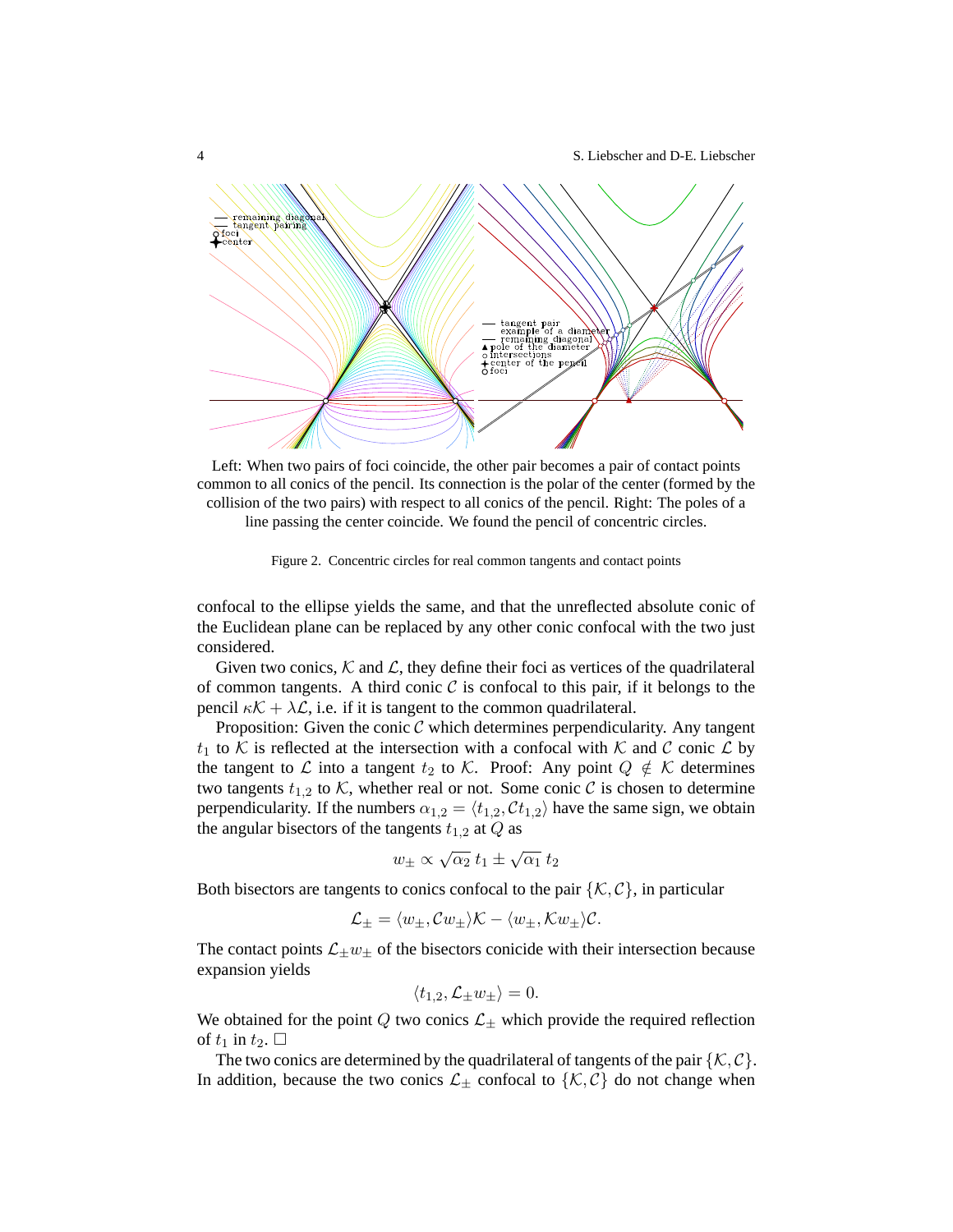The relativity of conics and circles 5



In a pencil of confocal conics, the tangents from any point  $Q$  to any conic  $K$  are reflected into each other by both conics  $\mathcal{L}_{\pm}$ of the pencil that pass this point. At the intersection points of two conics  $\mathcal{L}_{\pm}$  of the pencil, the two tangents to  $\mathcal{L}_{\pm}$  are perpendicular if the absolute conic is anyone of the pencil, too.

Figure 3. Tangents of confocal conics

another conic of the pencil is chosen as absolute, the angular bisectors are independent of such a choice.

We conclude: In a pencil of confocal conics, a tangent to a conic  $K$  of the pencil from a point Q on any other conic of the pencil is reflected into the second tangent from  $Q$  to  $K$  at the tangents of the (two) conics of the pencil in  $Q$ , independent of which (third) conic of the pencil is promoted to serve as the metric-determining.

#### **5. Summary**

The definition of foci in non-Euclidean (precisely metric-projective) geometries reveals a structure basically independent of the particular explicit metric properties. The structure can be understood as a pure relation between conics.

(1) The quadrilateral of tangents common to two conics defines six points, which reveal the familiar properties of foci. The two poles of a line through a focus are collinear with the focus.

(2) The four lines of a quadrilateral define a pencil of conics touching the four lines. The intersection point of the four lines are the foci for any pair of conics of this pencil. For *any* line through a focus, the poles with respect to all the conics of the pencil are *collinear*.

(3) The diagonal lines of the quadrilateral form a self-polar triangle: Its vertices and edges are pole-polar pairs (to all conics of the pencil). Its vertices are also the diagonal points of the quadrangle of intersections of any two conics of the pencil. Thus, the diagonal triangle is self-dual, too.

(4) Independent of which conic of the pencil is taken as absolute, the three cited characteristics of foci are present.